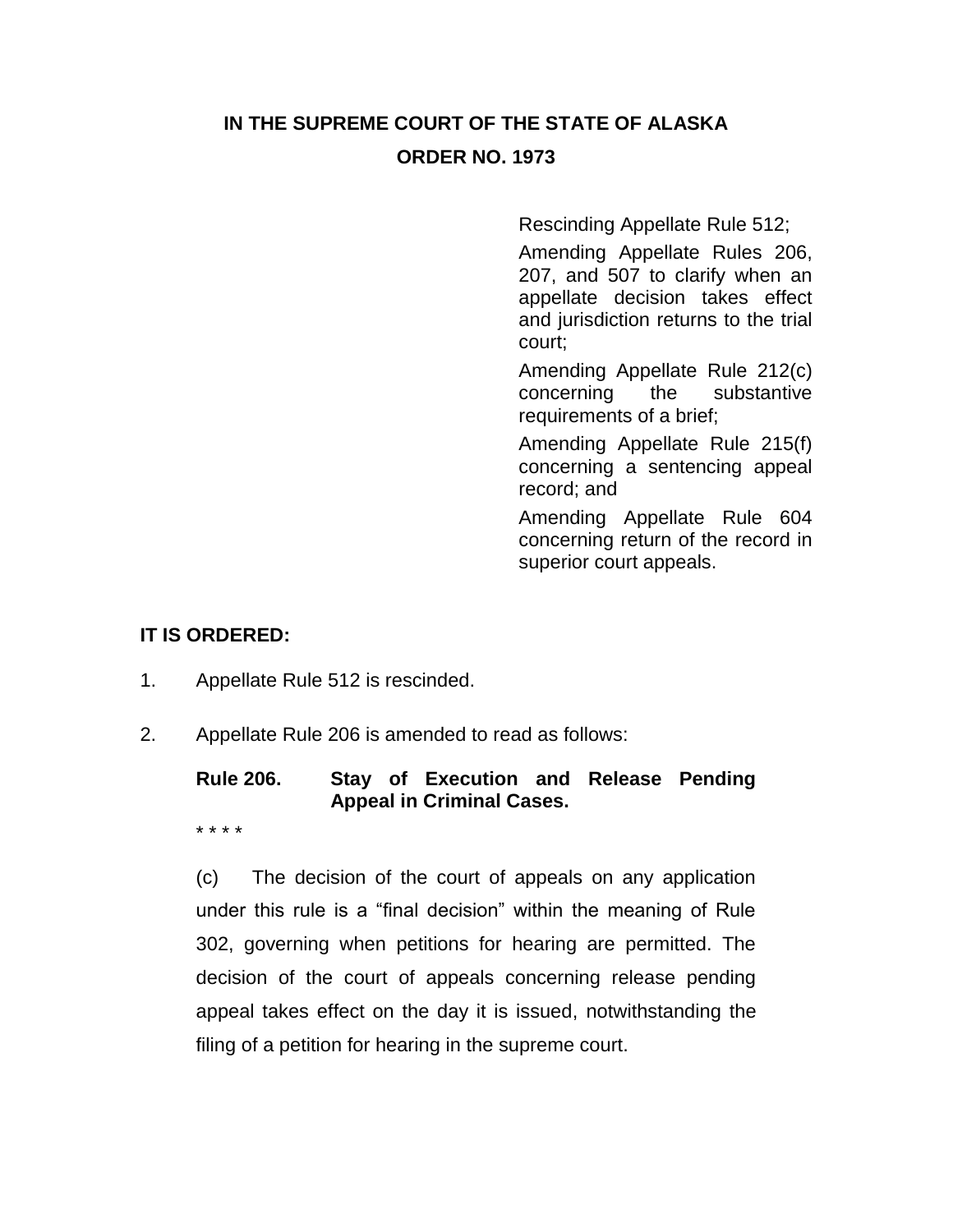3. Appellate Rule 207 is amended to read as follows:

# **Rule 207. Appeals Relating to Release Prior to Judgment.**

An appeal authorized by AS 12.30.030(a), relating to the release of a criminal defendant prior to the entry of final judgment, shall be determined promptly. The appeal shall take the form of a motion and shall comply with Rules 206(b) and 503. The appellee may respond as provided in Rule 503(d). The court of appeals or a judge thereof may order the release of the appellant pending such an appeal. The decision of the court of appeals on such an appeal is a "final decision" within the meaning of Rule 302, governing when petitions for hearing are permitted. The decision of the court of appeals concerning release pending final judgment takes effect on the day it is issued, notwithstanding the filing of a petition for hearing in the supreme court.

4. Appellate Rule 212(c) is amended to read as follows:

#### **Rule 212. Briefs.**

\* \* \* \*

(c) **Substantive Requirements.** 

(1) *Brief of Appellant.* The appellant's brief shall contain the following items under appropriate headings. The items shall be presented in the order here indicated, except the statement of the case may be divided so that the description of the lower court proceedings relevant to a particular issue is paired with the arguments pertaining to that issue:

(A) A table of contents, including the titles and subtitles of all arguments, with page references.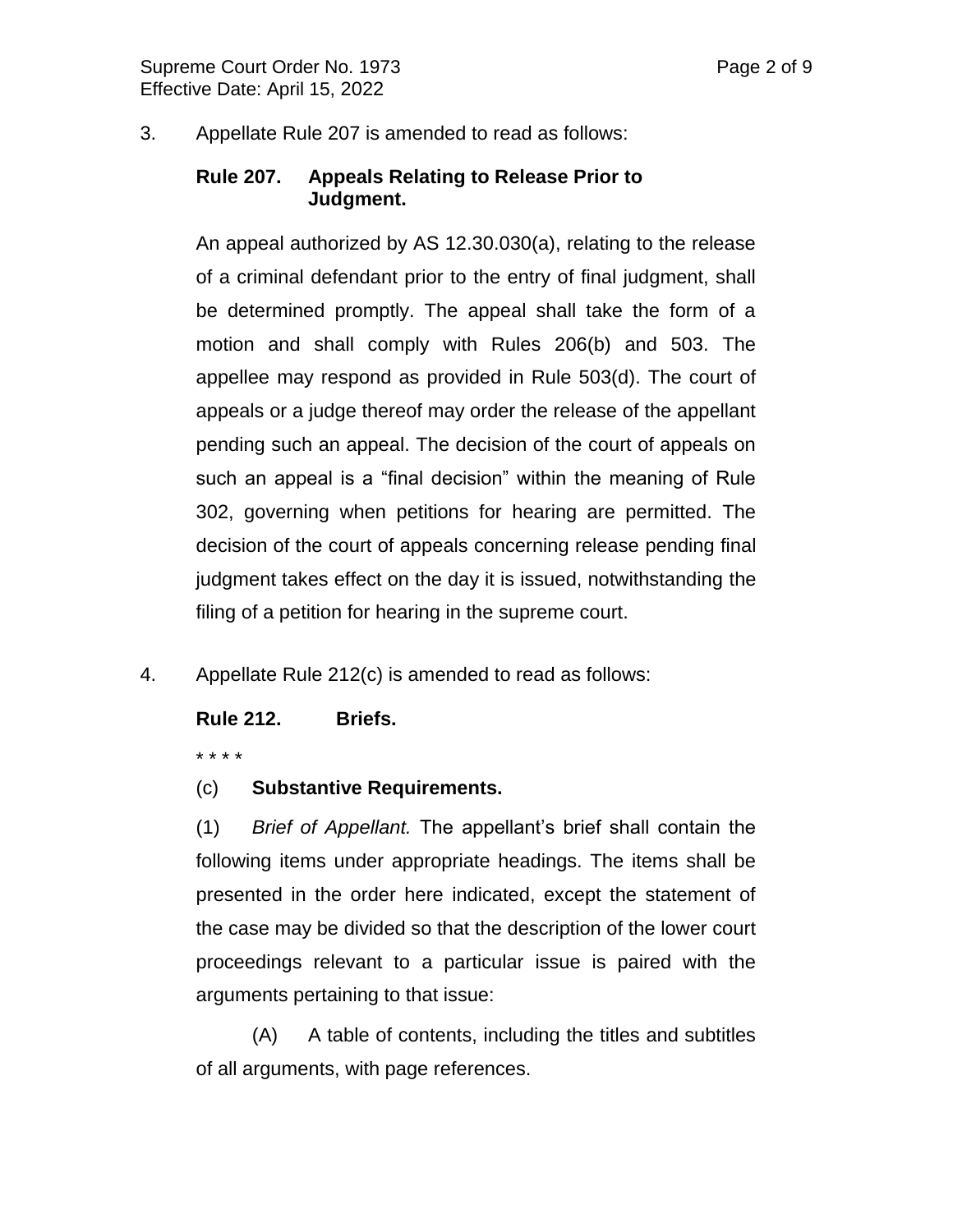(B) A table of cases alphabetically arranged, statutes, and other authorities cited, with references to the pages of the brief where they are cited.

(C) The constitutional provisions, statutes, court rules, ordinances, and regulations principally relied upon, set out in full or in pertinent part.

(D) A jurisdictional statement of the date judgment was entered, whether the judgment is final and disposes of all claims by all parties or whether it is a partial final judgment entered under Civil Rule 54(b), and of legal authority of the appellate court to consider the appeal.

(E) A list of all parties to the case, without using "et al.," or any similar indication, unless the caption of the case on the cover of the brief contains the names of all parties. This list may be contained in a footnote.

(F) A statement of the issues presented for review. In cases involving a cross-appeal, the cross-appellant may present a statement of the issues presented for review that would require determination if the case is to be reversed and remanded for further proceedings in the trial court.

(G) A statement of the case, which shall provide a brief description of the facts of the case and the trial court proceedings pertinent to the issues presented on appeal. For each issue, other than those concerning the sufficiency of the evidence, the statement of the case must explain whether, and if so, when and how, that issue was raised and argued in the lower court. For each issue, the statement of the case must identify whether, and if so, when and how, the lower court ruled on that issue. All assertions in the statement of the case must be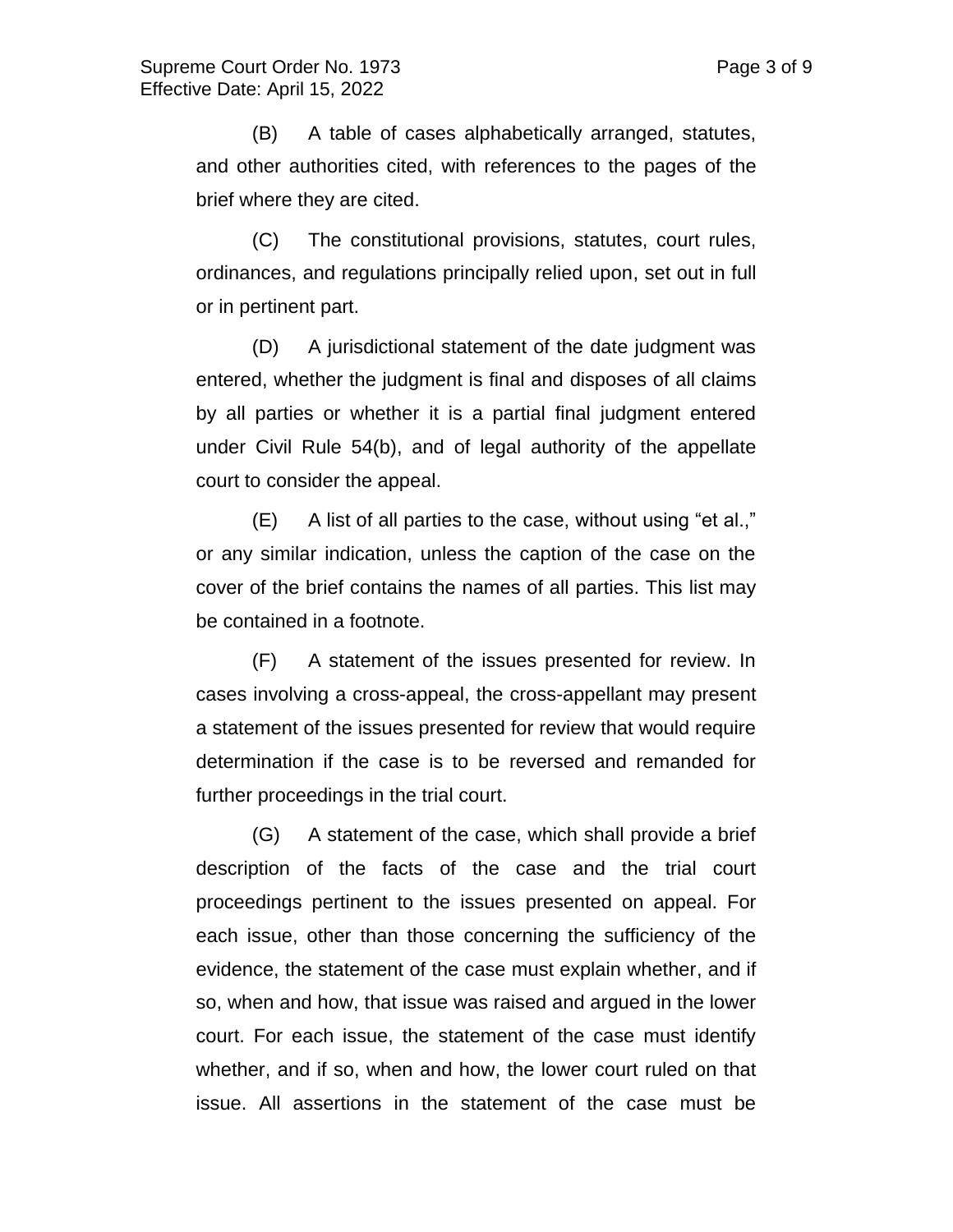supported by references to the record as required by paragraph  $(c)(8)$ .

(H) An argument section, which shall explain the contentions of the appellant with respect to the issues presented on appeal, and the legal and factual support for those contentions, with citations to the authorities, statutes, and parts of the record relied on. References to the record shall conform to the requirements of paragraph (c)(8).

For each issue presented, the party must identify the standard of review governing the appellate court's consideration of that issue. For any issue not raised or ruled on in the lower court, the appropriate argument section must address the applicability of the plain error doctrine.

Each major contention shall be preceded by a heading indicating the subject matter. The argument section may be preceded by a summary.

(I) A short conclusion stating the precise relief sought.

(J) If the appeal concerns a property division in a divorce case, an appendix consisting of a table listing all assets and liabilities of the parties as reflected in the record, including the trial court's findings as to the nature (marital or individual), value, and disposition of each asset or liability.

(2) *Brief of Appellee.* The appellee's brief shall conform to the requirements of subdivisions (1)(A) through (1)(I) except that a statement of jurisdiction, of the issues, or of the case need not be made unless the appellee is dissatisfied with the statement of the appellant, and a list of all parties need not be included.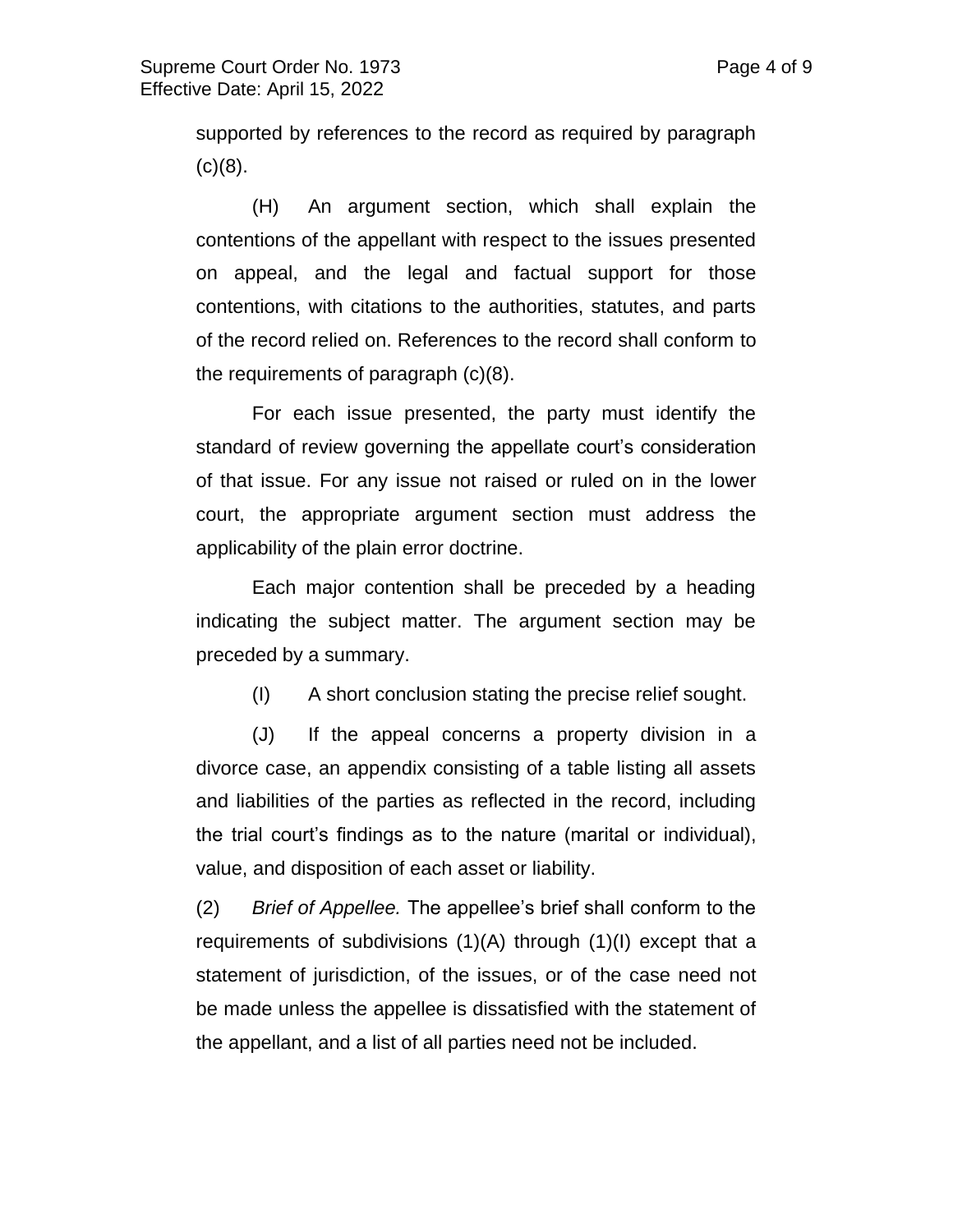(3) *Reply Brief.* The appellant may file a brief in reply to the appellee's brief. The reply brief shall conform to the requirements of subdivisions  $(1)(A)$ ,  $(1)(B)$ ,  $(1)(C)$ ,  $(1)(H)$ , and  $(1)(I)$ . This brief may raise no contentions not previously raised in either the appellant's or appellee's brief. If the appellee has cross-appealed and has not filed a single brief under (c)(6) of this rule, the appellee may file a brief in reply to the response of the appellant to the issues presented by the cross-appeal. No further briefs may be filed except with leave of the court.

\* \* \* \*

(8) *References in Briefs to the Record or Excerpt.* References in the briefs to parts of the record reproduced in an excerpt shall be to the pages of the excerpt at which those parts appear. The form for references to pages of the excerpt is [Exc. \_\_\_\_\_\_\_\_ ]. Briefs may reference parts of the record not reproduced in an excerpt. The form for references to pages of the transcript is [Tr.  $\Box$  ] and to pages of the trial court file is  $\mathsf{[R.]}$ The form for references to untranscribed portions of the electronic record is [CD (#), at Time 00:00:00 or Tape (#), at Log 00:00:00 or Date at Time 00:00:00].

\* \* \* \*

5. Appellate Rule 215(f) is amended to read as follows:

# **Rule 215. Sentence Appeal.**

\* \* \* \*

#### (f) **Record on Appeal.**

(1) Except as provided in paragraph (2), Appellate Rule 210 governs the content and preparation of the record on appeal.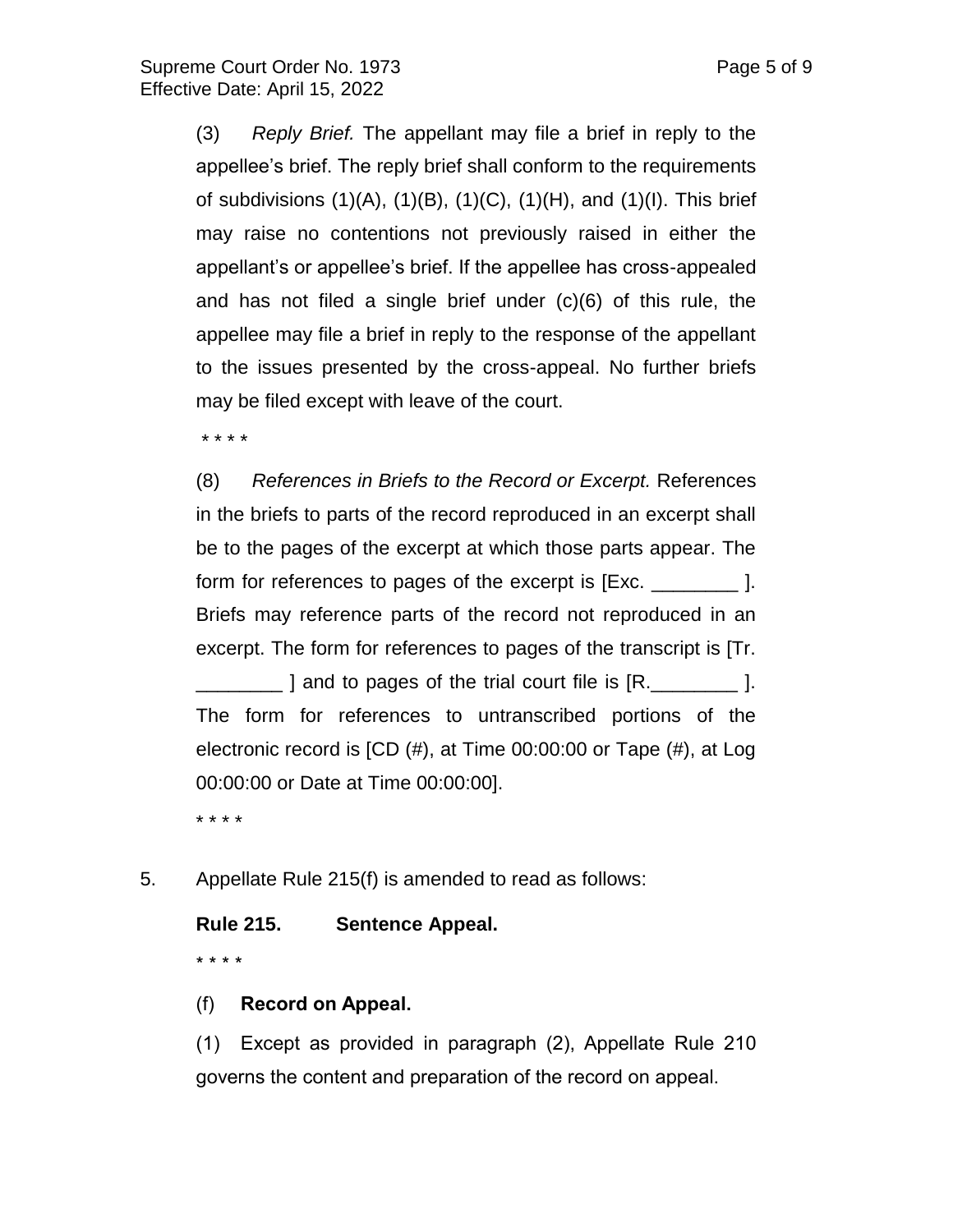(2) The parties must designate transcripts as set forth in Rule 210(b). The designation in a sentence appeal must include at least the entire sentencing hearing at which the sentence was imposed. If the sentence appeal is from a probation revocation proceeding, the designation must also include the original sentencing hearing and all prior probation revocation sentencing hearings.

\* \* \* \*

6. Appellate Rule 507 is amended to read as follows:

#### **Rule 507. Judgment and Return of Jurisdiction.**

(a) The opinion of the appellate court, or its order summarily disposing of the appeal under Appellate Rule 214, or an order from the appellate court or the clerk of the appellate courts dismissing the appeal, shall constitute its judgment. No mandate shall be issued.

(b) Unless the opinion or order states otherwise, the appellate court's judgment takes effect and full jurisdiction over the case returns to the trial court on the day specified in subsections (c), (d), and (e).

(c) In a case decided by the supreme court,

(1) if a timely petition for rehearing or motion for reconsideration is filed, then jurisdiction returns on the day after the supreme court disposes of the case on rehearing or reconsideration;

(2) if no timely petition for rehearing or motion for reconsideration is filed, then, subject to subsection (f),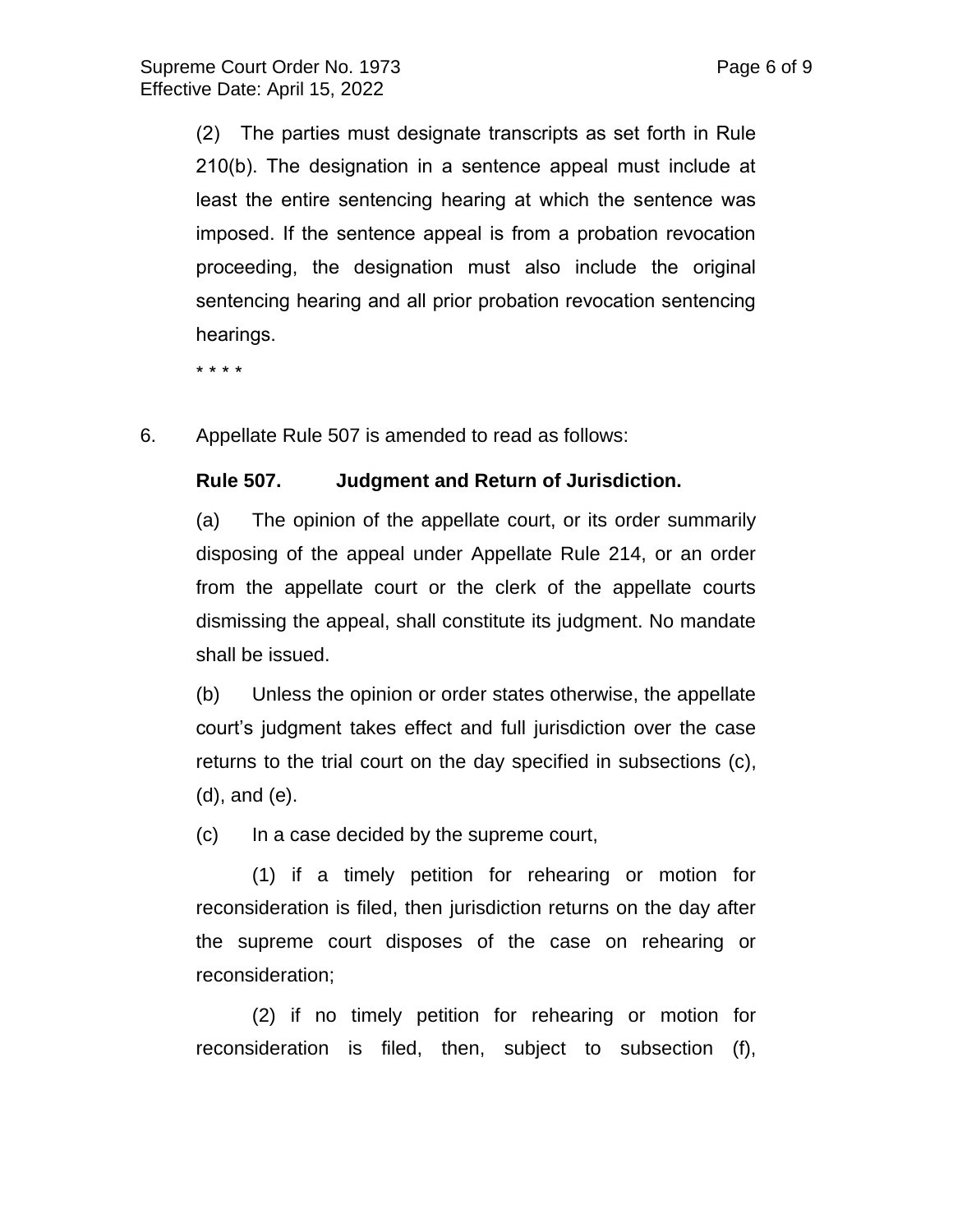jurisdiction returns on the day after the deadline for filing a petition for rehearing or motion for reconsideration expires; or

(3) if the supreme court denies a petition for hearing, then jurisdiction returns on the day after the court denies the petition for hearing.

(d) In a case decided by the court of appeals,

(1) if no petition for hearing is filed, then jurisdiction returns on the day after the deadline for filing a petition for hearing expires; or

(2) if a timely petition for hearing is filed, then return of jurisdiction is governed by subsection (c).

Subsection (d) does not apply to an appeal filed under Rule 206 or 207.

(e) In a case decided by the superior court under its appellate authority, return of jurisdiction is as follows:

(1) *Appeals from District Court.* Return of jurisdiction is governed by subsection  $(d)(1) - (2)$ .

(2) *Appeals from Administrative Agencies.* 

(A) If no notice of appeal is filed, then jurisdiction returns on the day after the deadline for filing a notice of appeal expires.

(B) If a timely notice of appeal is filed, then return of jurisdiction is governed by subsection (c).

(f) An untimely filing in the appellate court after jurisdiction has returned to the lower court or administrative agency has no effect on the jurisdiction that has been returned under this rule, unless the appellate court orders otherwise.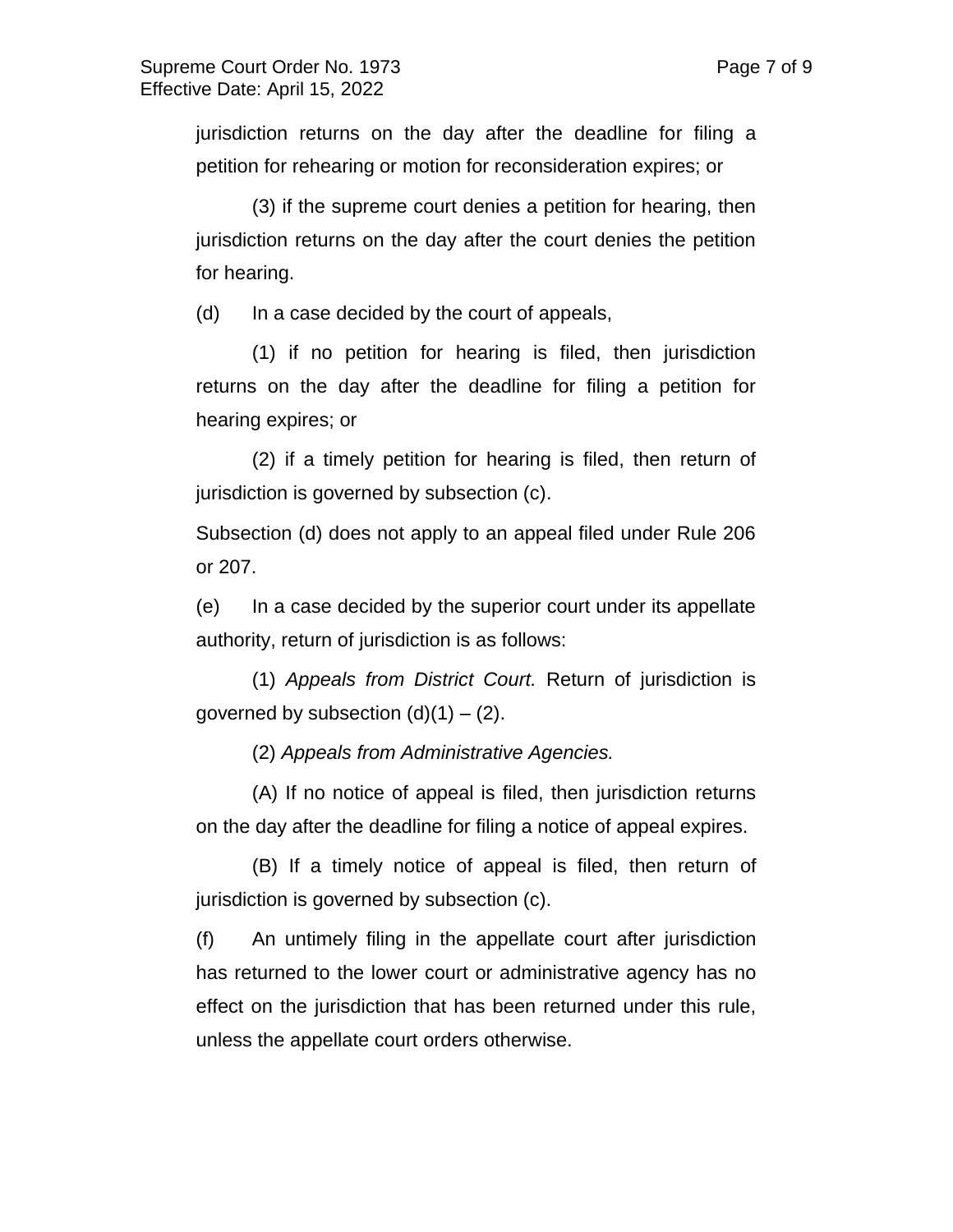(g) Any motion to stay the effect of the judgment of the appellate court, or otherwise alter the timelines in this rule, shall be made first to that court.

7. Appellate Rule 604 is amended to read as follows:

# **Rule 604. Record.**

## **(a) Appeals from District Court.**

*(1) Record on Appeal.*

**\* \* \* \***

(2) *Power of Court to Correct or Modify Record of District Court.* \* \* \* \*

(3) *Return of Record.* Unless the court otherwise orders, the clerk shall return the original record to the district court upon return of jurisdiction as provided by Rule 507(e)(1).

# **(b) Appeals from Administrative Agencies.**

*(1) Record on Appeal.*

**\* \* \* \***

(2) *Return of Record.* Unless the court otherwise orders, the clerk shall return all original papers and physical exhibits to the administrative agency upon return of jurisdiction as provided by Rule 507(e)(2).